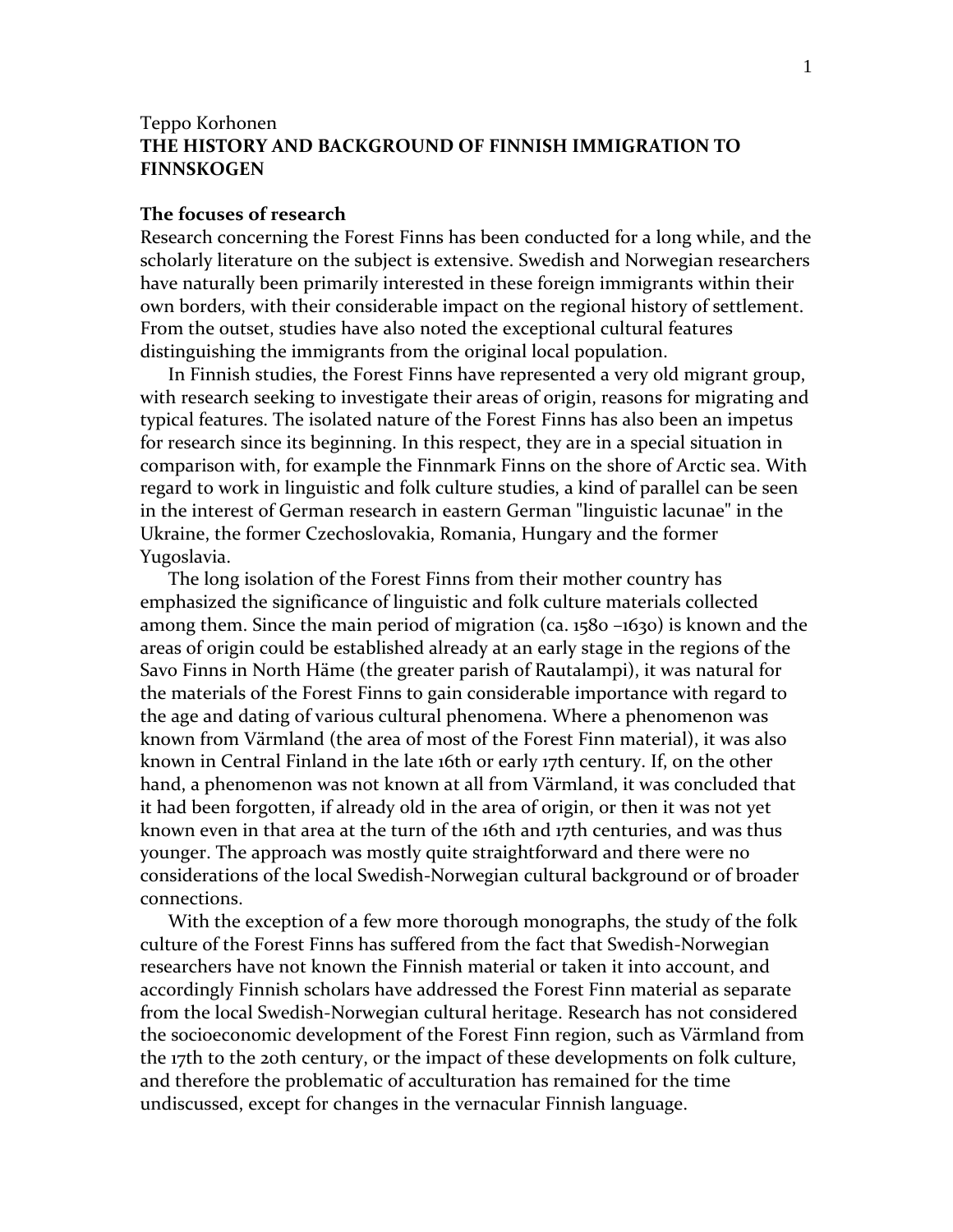### **Old migration**

Finns have moved to Sweden in varying numbers ever since the Early Middle Ages. There are written sources already from the 1330s and by the end of the Middle Ages (i.e. the beginning of the 16th century) at least 600 Finnish migrants were recorded. Most of them settled in Central Sweden, in Uppland and the Lake Mälaren region. Of the migrants, 85% moved to the towns, mainly Stockholm, and to the countryside north of Lake Mälaren to work as labourers on large holdings, and some 60 went to work in the mines of the Bergslagen region.

During the reigns of King Gustavus Vasa and his son Eric, especially in the 1540s and 1550s, there appears to have been a marked expansion of settlement in Central Sweden. This was based, on the one hand, on the idea, dating from the Middle Ages, that all land in the realm that was not in active use belonged to the crown. Gustavus Vasa underlined this point in numerous administrative decisions and royal letters in the 1540s and 1550s. This allowed pioneer settlers to enter, on the one hand, completely uninhabited regions, and on the other hand areas that were under long-distance utilization from older regions of settlement. They were locations for wilderness livelihoods, hunting and fishing, only on a seasonal basis. Some of the farms and homesteads sent members of their younger generation to settle their former wilderness tracts, while others relinquished these areas either voluntarily or through judicial process. It was the aim of the king to obtain assured tax revenue from the new permanent settlers. This concerned the whole realm, both present-day Sweden, and its previously eastern province, Finland.

On the other hand, also Swedes settled permanently above all in their outlying tracts serving animal husbandry, at cattle sheds and distant meadows, which became arable fields and permanent meadows. In this way, permanent settlement also spread in the central areas. Colonization was caused by the pressures of population growth, increased economic demand for the produce of colonized areas, and the implementation of the crown's plans.

Thousands of Finns moved mainly to the areas of the towns of Uppsala, Enköping and Sigtuna. From the perspective of Finns, a natural gateway was Stockholm, the capital of the realm. Travel was facilitated by active peasant seafaring practised by inhabitants of the archipelago in both directions. The peasant seafarers had the right since time immemorial also the sail beyond Stockholm. This halved the time required for the journey from Finland to Värmland, as shown by documents. The migrants included individuals seeking work, people who had set out to become farmhands and maids, and whole families with children seeking a new permanent abode. Slowly they settled also in Södermanland and Västmanland up to lake Vänern.

Those who were intent on settling in the forests of Gästrikland, Hälsingland or Medelpad followed a route further to the north, facilitated by peasant vessels sailing to Gävle. Thus, the migrants hardly walked from their original regions to Central Scandinavia with birch knapsacks on their backs, as mentioned in heroic tales. According to stories, the immigrants when arriving had hardly anything else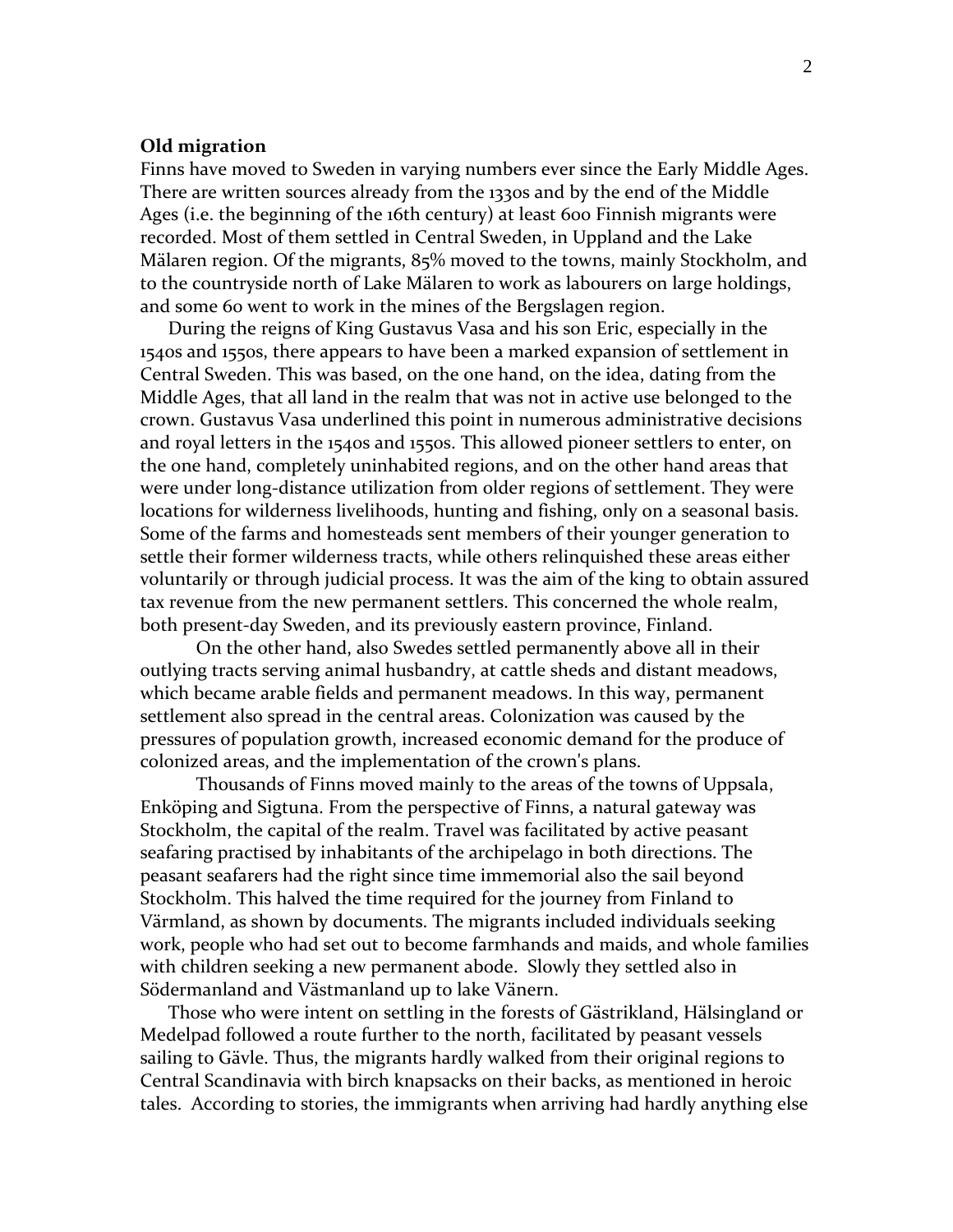with them than the clothes on their backs, sheath knife on their belts, an axe in their birch-bark knapsack and special seeds of rye and turnip in a box or bag. Not many seeds were needed to get started, for they were sowed sparsely: only seven grains in an area the size of a calf's hide.

Instead, as pointed out by Richard Broberg, they in fact made use of all means of aided transport available at the time. We should also be note that the westward migration took place gradually in stages, using earlier immigrant settlements as stepping-stones.

From where did the early immigrants come? They were West Finns who found it easy to settle in the new area because of the similarities of culture. They were driven by excess supply of labour in their own regions, and the demand for labour in the central areas of the Swedish realm. There were thus factors of both push and pull. Some of the immigrants moved upon the urging of King Gustavus Vasa, while others came of their own accord. This earlier West-Finnish migration has been regarded as a separate phenomenon in comparison with the later wave of East Finnish immigrants.

#### **The new migration**

Duke of Södermanland Karl addressed the problem of colonization in the 1570s and 1580s by issuing several open letters ordering croft sites to be given to settlers. As a result, over a thousand crofts were established. Documents clearly show that the duke sought to increase the grain crop of his territory; he even imported wheat seed from Germany to be cultivated at the so-called crown manors or model farms. He also worked to promote the growing of slash-and-burn or swidden rye at all new farms, not only the ones cleared by Finns.

The Finnish settlers that come to Sweden via Stockholm and Gävle presumably halted their advance around 1600 at the latitude of Medelpad Province where they came across Finns who had crossed the Gulf of Bothnia further north at its narrow part known as Kvarken or via Sundsvall. Also in regional terms, the migration of Finns concerned all the provinces of Central and North Sweden, from Södermanland and the border forests (Tiveden) of West Götaland and Närke in the south to Västerbotten and as far as Lapland in the north.

In Värmland to the west, settlement by the migrants connected directly with Finnish settlement on the Norwegian side of the border. The border with Norway did not pose any kind of obstacle, being crossed by Finnish settlers before the 1630s. From the centres of settlement in the forests of Grue and Brandsval, Finnish settlement spread rapidly throughout the forest regions of East Norway to Trysil in the north and in the west across the river Glommen to the forests of Bärum and Modum in the vicinity of Oslo and Drammen, after which it extended in the west to the fell zone. Finnish settlement thus reached the type of terrain that could no longer be utilized by its cultivation techniques.

Owing to natural reasons, material is not available in any even manner to later research from this large Swedish-Norwegian area, since the small and dispersed Finnish population assimilated at an early stage into the mainstream population in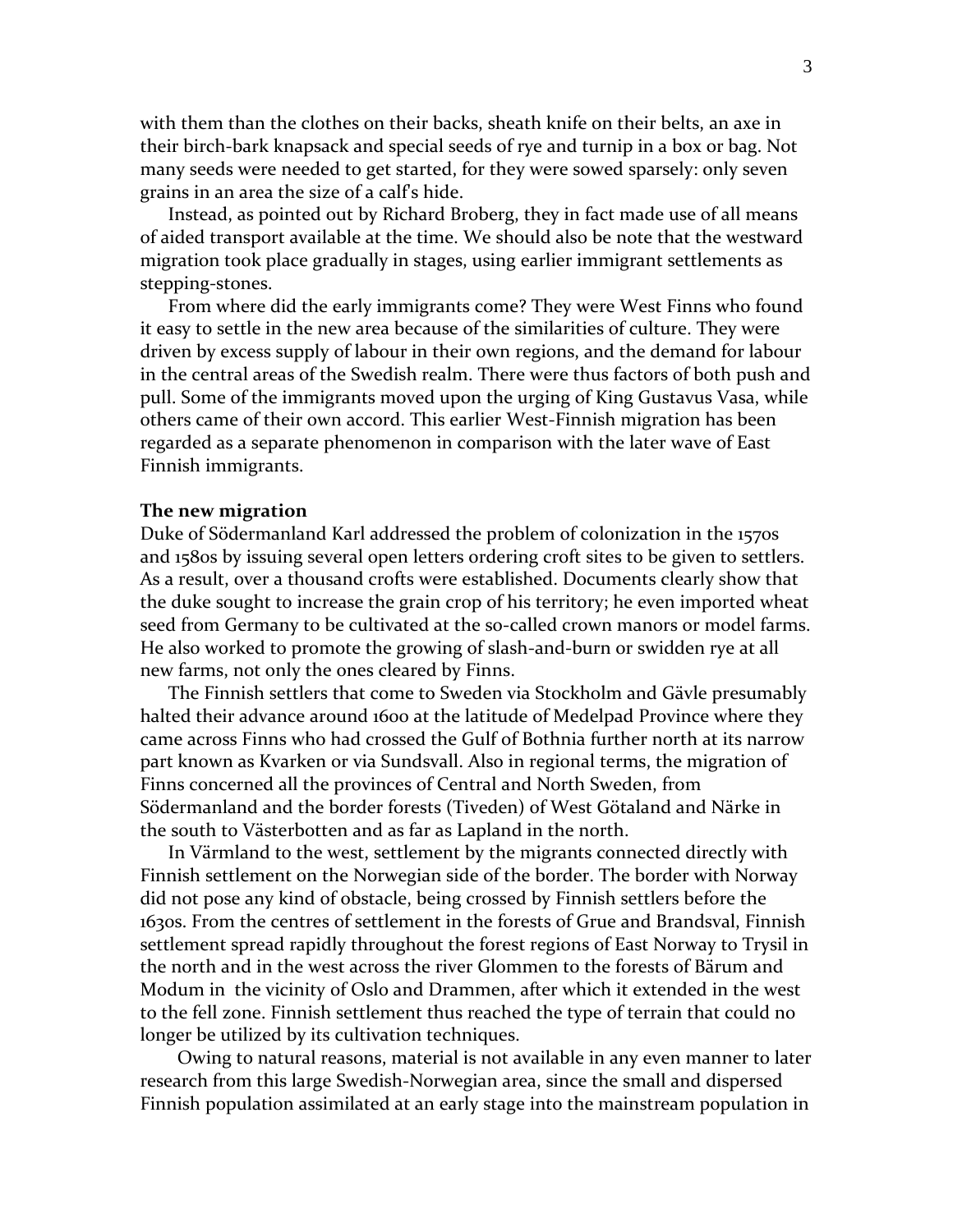many of the regions. They are attested in often sparse mentions in series of historical sources and in some place-names. This is one of the reasons why researchers disagree considerably over the actual contribution of Finns to the colonization of Central Scandinavia. Some scholars (Nordmann, Broberg, Brunius) calculate their proportion of inhabitants to as much as one-third, while others (Wetling, Österberg) maintain that there was practically no Finnish colonization in the forest regions before the year 1600.

The fact that Savo Finns remained strictly within the boundaries of the duchy during the first two decades of colonisations proves that immigration was controlled by crown bailiffs. Immigration gained new impetus when Duke Karl became king at the turn of the century.

Some 5,000 Forest Finns are estimated to have lived in Värmland in the 17th century.

#### **The areas of origin of the Forest Finns**

Oral tradition has preserved very little information on the places of origin of the Forest Finns and the routes by which they came to their new areas of settlement. In some cases, it was told that one's ancestors had come from Rautalampi or Häme, which in fact meant the same region. Rautalampi had been a utilized wilderness region or *erämark* of the Häme Finns, or Tavastians, to which they came over long distances in the spring and autumn to fish and hunt. Around the middle of the 16th century, Savo Finns began to come to the area from the southeast. They did not restrict themselves to hunting and fishing but also began to practise primitive cultivation. This clash of different types of livelihoods led to trials and appeals all the way to king, with the result was that the crown systematically took the side of the newcomers, i.e. the Savo Finns, because it felt that farming would lead to permanent settlement and regular tax revenue in the long run. Judicial rulings and cadastres drawn up for purposes of taxation give a good idea of the advance of settlement. This is largely based on the fact that family names were in use in East Finland and by observing them we can follow the geographical spread and consolidation of settlement. The family names also followed the migrants from Finland to Sweden, remaining known among the inhabitants there from one generation to another. The Western name custom, which was followed in Sweden and West Finland, was based on the patronym, e.g. Matts Mattson, and possibly on the name of the farmstead derived from its geographical location (e.g. Mäki = Hill, Harju = Ridge, Järvi = Lake) or relation to other home or farmsteads (e.g. Alitalo = Lower Farm, Keskinen = Middle Farm, Laitala = location at the side)

Although a dozen or so parishes as far as Jämsä, Kuopio, Mikkeli and Sääminki can be identified in sources as the areas of origin of the Forest Finns, Rautalampi was nonetheless the most common one. It is to be noted that Rautalampi Parish, established upon the orders of King Gustavus Vasa to improve local administration, was later known as Greater Rautalampi (Fi. Suur-Rautalampi), as it was later divided into as many as six separate parishes. In some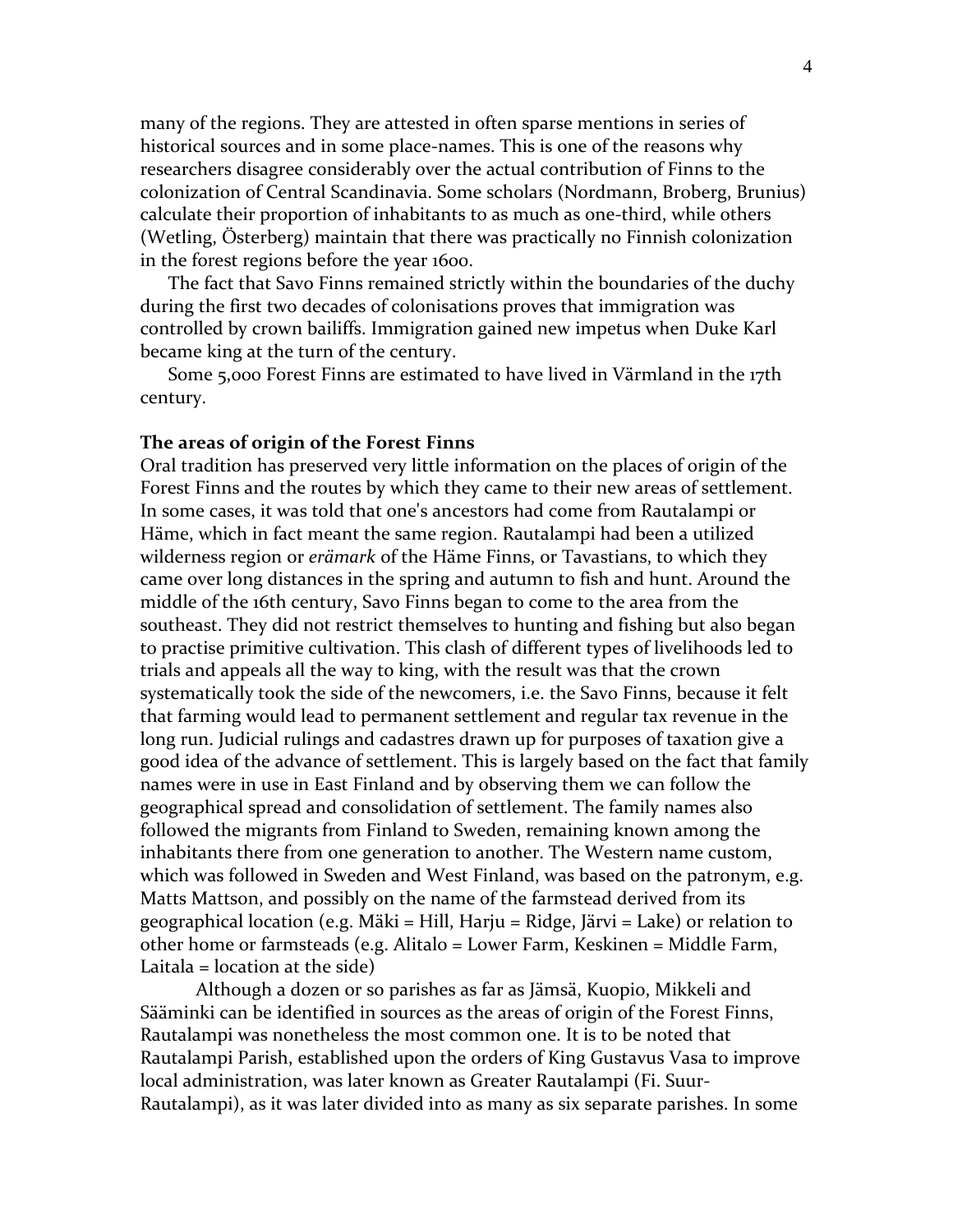documents the name is even translated into Swedish when entering a colonist's place of origin in records as "Finnelandh i *Järnkärna* (literally Iron Pond) Parish".

The origin of the Finns of Central Scandinavia in the Rautalampi region is thus verified by both oral tradition passed down in families and documents. It is, however, also supported by features of folk culture.

For a long while there prevailed in the outlying regions of Central Scandinavia colonized by Finns a distinct sphere of beliefs differing from the traditions of the original population, different customs and, above all, a completely different language, which left its mark on the surrounding natural environment and its place-names. These enclaves could withstand assimilation and disintegration for a relatively long while. Locations of this kind were, for example, regions near the Norwegian border in Fryksdalen and Klaraälvdalen, with an undivided area of Finnish settlement extending over a distance about one hundred and a half kilometres.

### **Taking possession of land**

An integral part of the East Finnish non-material heritage was the culture of customs that were followed when settling in a new location. The homestead had to fulfil certain rational conditions, but also, in our opinion, some functions mainly related to the sphere of beliefs.

Rational features included, for example, a location on high ground, such as the slopes or crests of hills. This was partly due to necessity, since the valleys were already settled by Swedes.

The suitability of a site could be tested in various ways. In the autumn a wooden or birch-bark vessel was filled with water and left to stand in place. If the surface of the water froze very early, the site was susceptible to night frosts and thus unsuitable for cultivation, and a new location had to be sought.

The quality of the soil was also important. Forest Finns are said to have tested the soil by smelling it and sometimes by tasting it with the tongue. The soil had to be of fine granularity and it had retain water. The latter meant that water should not flow too quickly through the soil, whereby it would dry too quickly.

The site also had to have water veins ensuring a permanent supply of spring water or a good location for a well. A good nearby river or lake for fishing was also a requirement, and enough land for slash-and-burn clearing and hunting. (Broberg 1981)

When a suitable location with regard to climate and soil was found, the actual site of the farmstead had to be purchased or redeemed. Beliefs now became involved. A farmstead could not be built where the "underground folk" (Fi. *maahiset*) did not allow it. This would lead to illness, setbacks, accidents, and general discomfort for both people and domestic animals. A site was tested by lying down on the ground and listening. If sounds were heard, the underground folk were active and the place was reserved. Another test was to let a rooster walk around the site. If it crowed, it was good for building and settlement. Newcomers could also camp for the night at a site to see what kinds of dreams would follow. If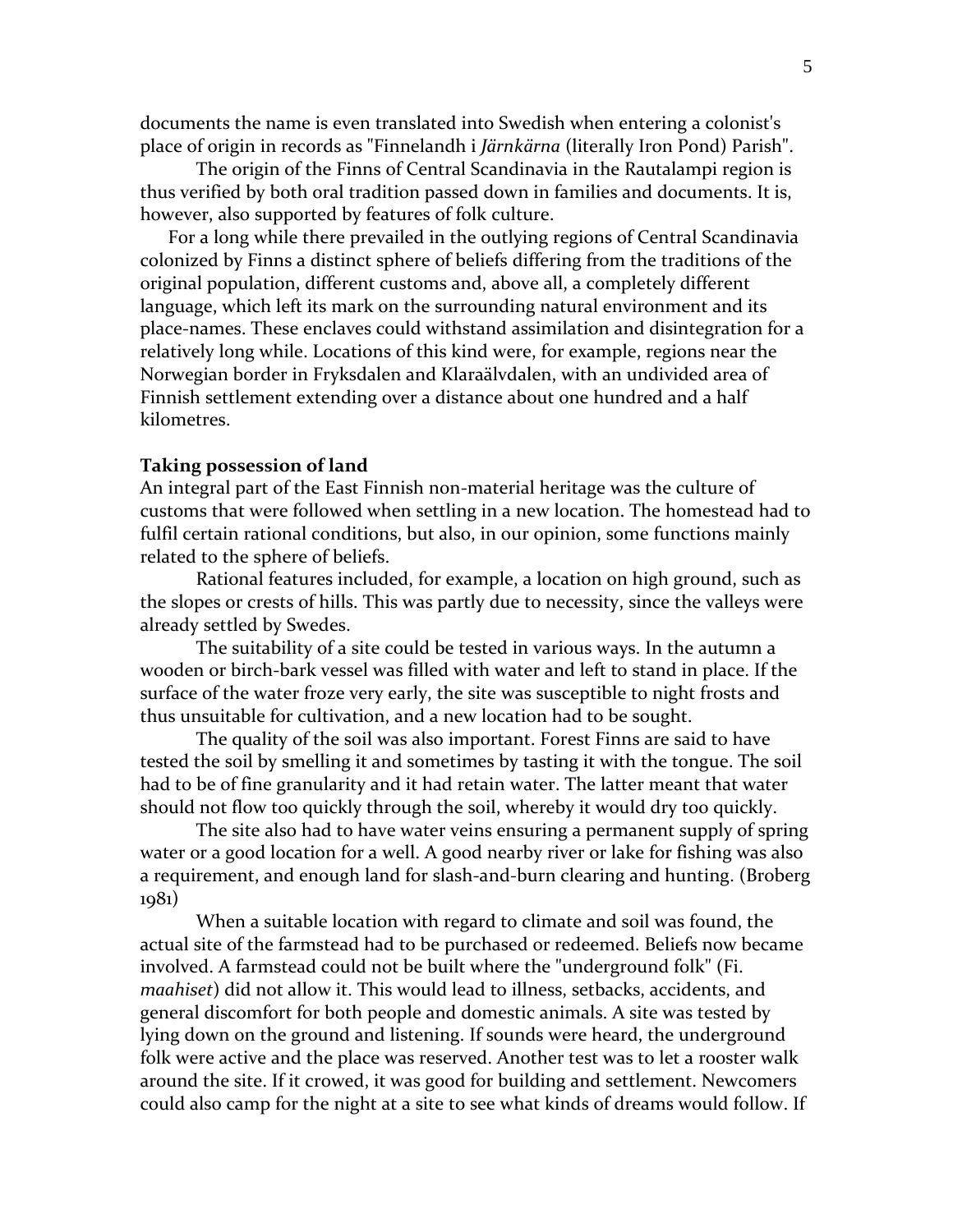there were fields of grain, game animals or people nodding in approval in the dreams, the site was suitable. Flowing water in a dream was a bad omen, pointing to floods or too much rain.

There are also stories of having to redeem a site from its previous owners, i.e. the underground folk, who could be given offerings of food or coins.

Stories have survived regarding the size of the area that could be claimed, with old Pan-European traditions discernible in the background. The farmyard extended as far as the master of the household could throw a bladed tool (an axe or knife). This is a northern tradition. From the south came stories of cutting the hide of a domestic animal into a long band marking the perimeter of the site. The boundary of the nearby fields was the perimeter of the area that the farmer could plough in a day or sow from a single bushel of seed. Even the burn-cleared plots could not extend further than a man could ski in a day, or walk all around them. According to some storey, new settlers were not allowed closer than twenty or thirty kilometres from the previous ones. Beliefs of this kind were also common in the areas of origin of the colonists in East and Central Finland.

### **Slash-and-burn agriculture**

The importance of slash-and-burn practices has particularly been underlined in connection with the Finnish settlers of Sweden and Norway. The concept of the *Svedjefinnar* (Swidden Finns) is known from scholarly texts and literature alike. A great deal has been written about these practices by the Forest Finns, and various authors have actively quoted each other, often leaving the details of the period, locality and specific slash-and-burn practices unclear.

Details familiar from East Finnish conditions have also been transferred uncritically to the immigrants, and there has been a great deal of generalization based on a relatively small and dispersed material. There is no doubt that slashand-burn agriculture was of significance to the Forest Finn economy, but its proportionate role has varied considerably over the centuries.

According to the traditional view, the Finnish settlers moved into uninhabited areas of moraine soils. Denser or sparser settlement formed in these hitherto uninhabited locations and came to be known with terms such as *finskog, finmark, finbygd* , referring to the forests, lands or localities of the Finns. As opposed to the dense village settlements of the valleys, the Finnish areas consisted of individual farmsteads or isolated villages in deep forests. In most cases, the farmsteads were on high hills to avoid night frosts, often on the southern slopes in fine-grained moraine soil that retained water.

Arvo Soininen made a detailed study of the slash-and-burn practices of the Savo Finns, to which Juhani Kortesalmi provided additional material. According to the latter, the Forest Finns were familiar with the *huuhta* type of swidden, which was burned over once or twice and was not tilled with either an ard plough or a branch harrow, i.e. neither ploughed nor harrowed. The fact that this technique practised by the Forest Finns was considerably more primitive than those known from the Savo region has been known for a long while. Slash-and-burn cultivation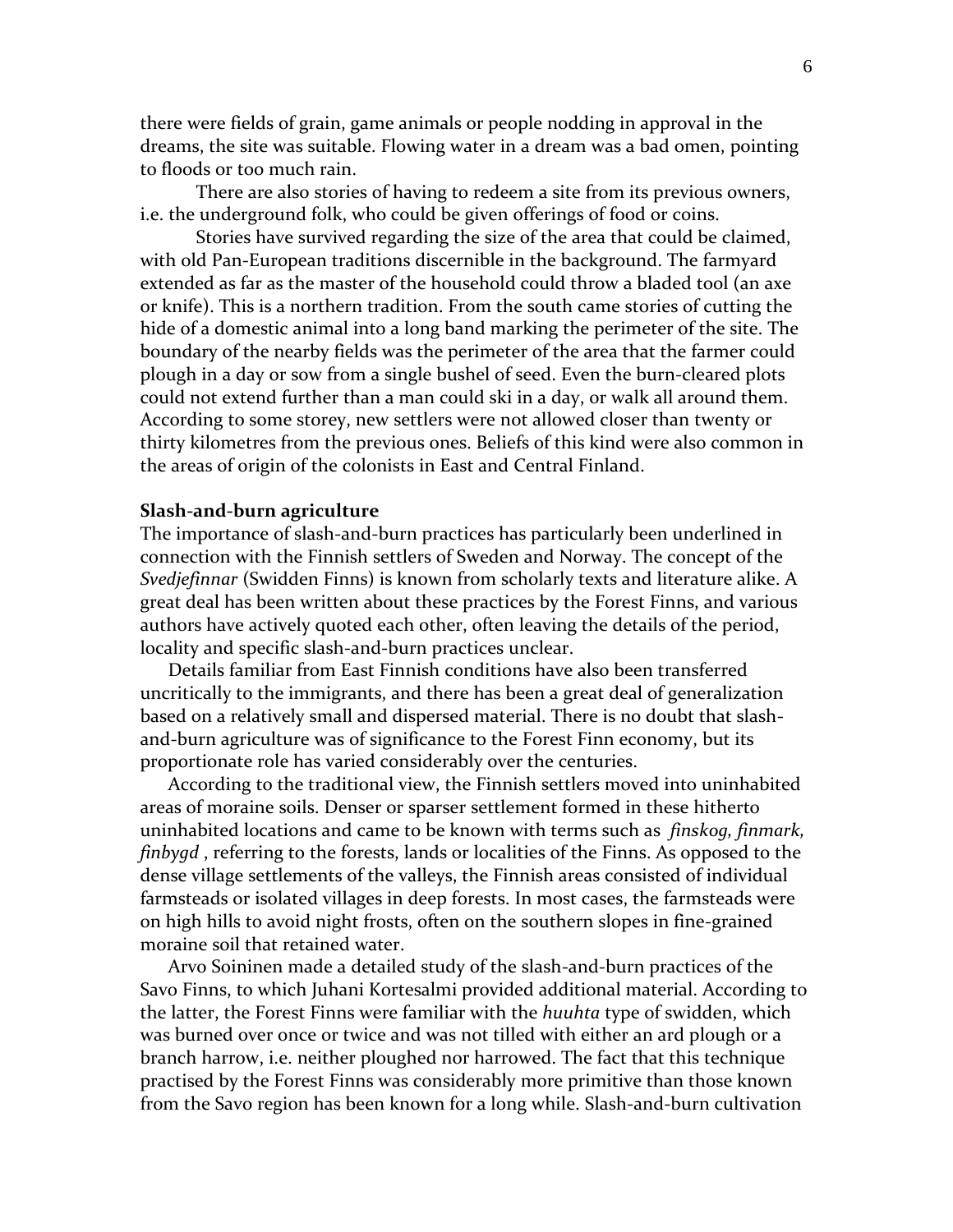can be regarded as having been considerably more important in the early stages of settlement and still in the 18th century (Nilsson). However, it decreased considerably by the middle of the 19th century, after which it became temporary, though still practised in places at the beginning of the 20th century.

Ilmar Talve questioned whether slash-and-burn cultivation was ever a livelihood of such extent in the Forest Finn context that it could be compared to the practices followed in East Finland. It was already prevented by limited local conditions (including the Swedish-Norwegian system of outlying cattle sheds and the large numbers of ironworks in many provinces) and especially from the 18th century onwards by rapid population growth and the increase of settlement also in the Värmland-Solör forest regions. Under certain conditions and especially in the early stages of settlement slash-and-burn agriculture could even have been the main means of livelihood, but by the 18th century it had become one livelihood alongside others. Animal husbandry, arable farming, fishing and to some degree even hunting were no less important. Henrik G. Porthan, known as the "father of Finnish history" already gave precedence to animal husbandry among the Fores Finns. It is to be noted that the Finnish researcher Eero Sappinen will publish next autumn a study on the traditional livelihoods of the Forest Finns as based on research carried out by Professor Ilmar Talve. Talve was a student of the famous Swedish ethnologist Sigurd Erixon, who also conducted fieldwork in Värmland.

Collections of vocabulary recorded among the Forest Finns features the words *kaski*, *huuhta*, *halme*, *aho, palo* and *rovio* relating to swiddens and the practices of burn clearing. In his studies of place-names, Julius Mägiste has shown how the West Finnish word *kaski* meaning a swidden cleared in deciduous or mixed forest is considerably more common as a place-name than *huuhta*. The grain that is obtained was mostly rye (Fi. *ruis*) known as *halmeruis* (literally 'rye from a swidden'). This point alone suggests caution, if the spread of Forest Finn settlement is to be associated with some kind of large-scale slash-and-burn cultivation in coniferous forests. Moreover, the word *huuhta* cannot be directly linked to any particular technique of slash-and-burn agriculture, because its meaning has varied. The word has an old Baltic-Finnic background (cf. *uht* in Estonian). In addition there is no unequivocal information on the practice of ringbarking (Fi. *pyältäminen*), which is understandable if the oldest reliable data on it in Savo and Karelia is from the second half of the 17th century, as noted by Kortesalmi. As a mark of claiming an area, it is of course older. The only implement that is mentioned is the swidden harrow (Fi. *kaskihara*), more widely known in Scandinavia as *fälle-kratta*. The slash-and-burn practices of the Forest Finns can be described as representing a more primitive and older form of this technique, which could no longer be influenced by developments that took place in Savo and Karelia in the 17th and 18th centuries.

Swiddens are a labour-intensive form of cultivation. It was calculated in the 16th century that a swidden half a hectare in area required two weeks of labour by one man.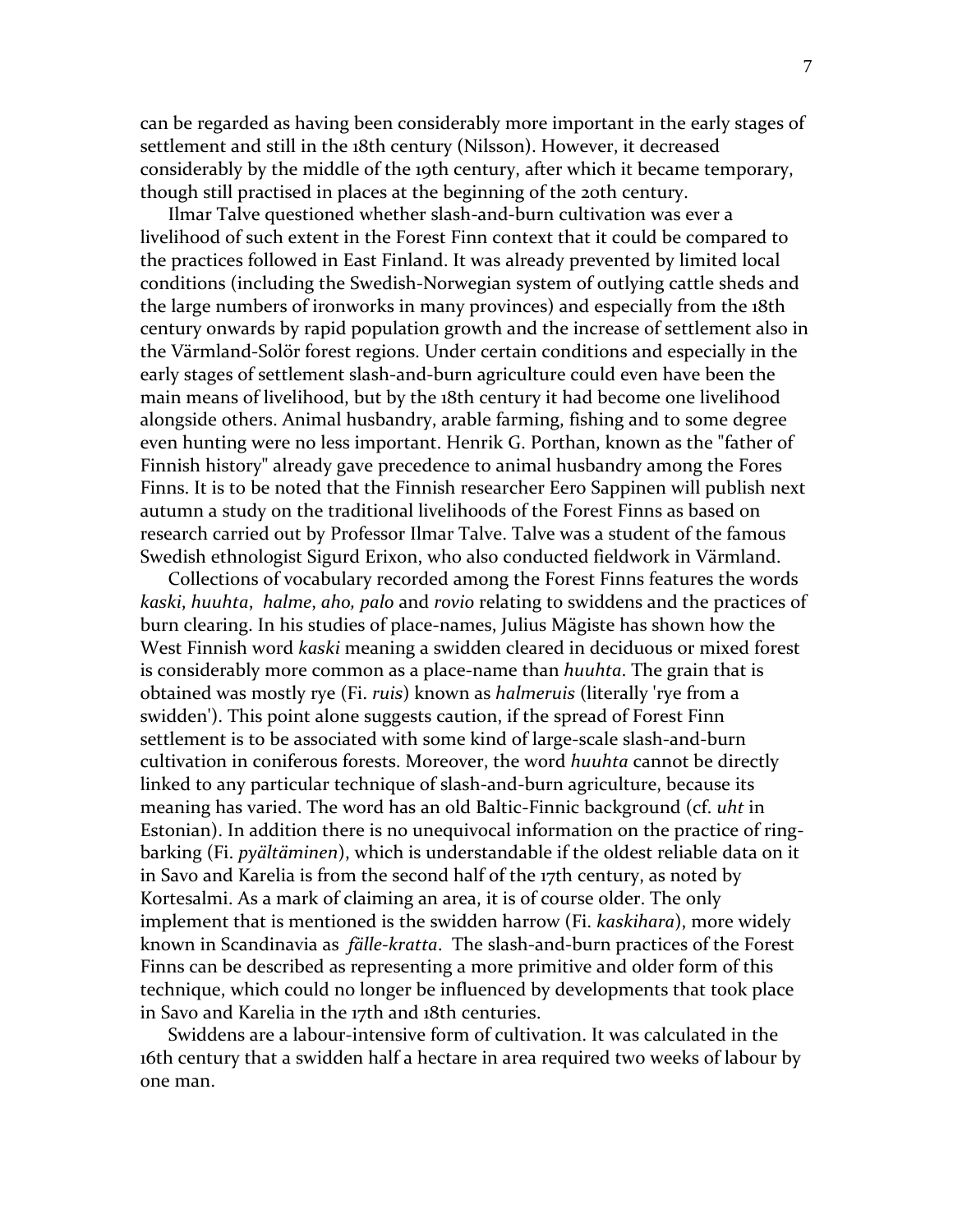After the rye crop, oats were usually sown, but they, too, thrived only as a firstyear crop in swiddens.

#### **Arable farming and animal husbandry**

In research, arable farming among the Forest Finns has unnecessarily been almost completely overshadowed by slash-and-burn practices. However, the related terminology and techniques can also shed light on practices followed in Savo at the turn of the 16th and 17th centuries, of which we have otherwise very limited information.

The fields of the Forest Finns were small and dispersed, mainly growing barley, and to a lesser degree (from the 18th century) oats and mixed grain, but rye only from the early 19th century and wheat from the late 19th century (Nilsson). Turnips and, from the 1780s –1790s, potatoes were also cultivated in fields. The main implement was the ard plough or *oatra* , the plough term *sahra* is not known.

The system of cultivation was a kind of rotation of field and fallow that could be called, with reservation, single rotation farming. According to Y. Nilsson regular fallows were not practised in North Värmland even in the early 19th century. A report from 1848 –1850 by the governor of the province notes that the Finns of North Värmland do not allow their fields to lie fallow, but plant oats or barley from one year to another, while fertilizing the fields well in the autumn. The fertilized field was known in Finnish as *sonnikko* (from *sonta* meaning 'dung') on which the dung was spread and ploughed into the ground with an ard plough. In addition to this, fields were fertilized with the so-called enclosure method. During the early summer, livestock was kept at night in the fields in moveable enclosures (Fi. *tarha*, Sw. *qvi*, *que*), which were relocated until the whole field was fertilized.

In the 19th century, the ard plough was replaced by Swedish mouldboard ploughs, often as local variants (e.g. Fryksdalsplogen, Sunneplogen etc.). The ard plough receded in functional terms, and came to be used for planting and harvesting potatoes. Apparently the short-shafted Bergslagen variant of the ard plough (Lingis 1952) belongs to this last stage. Other agricultural implements were common items and naturally Swedish cultural loans for the most part. The branch harrow (*finnharv*) appears in a few indistinct items of information, most important variants being frame and jointed harrows which were replaced in the late 19th century by spiral and spring harrows of iron. Other implements included drawn grooved sledges (*lata*) and rollers (*jyrä*) for crushing clods of soil, and shovels and hoes especially for digging ditches. Plaited birch-bark seed baskets were used for sowing as in the inland and eastern regions of Finland, but there were also oval or round seed containers, sometimes with leather bottoms. The sickle was of East and North Finnish type and was a common cutting tool; scythes were adopted for harvesting oats at a relatively late stage. After first drying outdoors, the grain was dried in threshing sheds and threshed with flails of various types (hole flail, West Swedish grooved flail, and further to the south in Värmland the so-called loop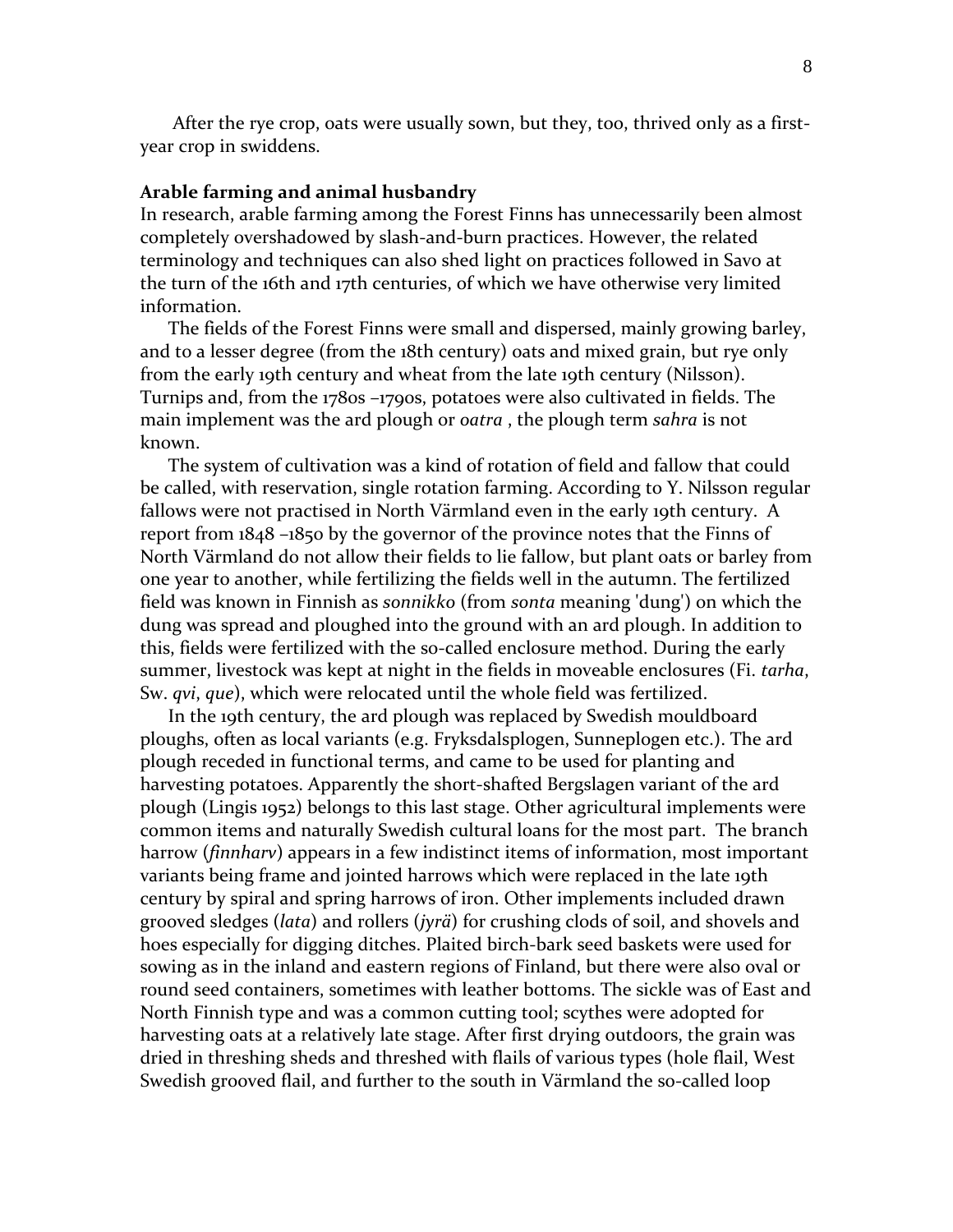flail). There are a few rare references to primitive branch or knot flails, while the East Finnish peg flail (*riusa*) is unknown.

As mentioned above, animal husbandry no doubt became one of the main means of livelihood of the Forest Finns in the second half of the 18th century in Värmland, other northern provinces of Sweden, and Norway. It has been presented to an unfortunately small degree in research and descriptions, being overshadowed by slash-and-burn agriculture in this respect.

Random samples of estate inventories of the Forest Finns of Värmland show that Finnish names for cows remained in use for long, although Swedish *gäs*suffixed names predominated in some parishes (Gräsmark, Lekvattnet) in the late 18th century. The Finnish word *navetta* for cowshelter is associated with the care of livestock during the winter. The grazing season usually began on the Feast of Cross (3 May, Sw. *Korsmässa*) and shepherds worked in the forest pastures until the 1870s. However, in all the provinces inhabited by the Forest Finns, the Swedish inhabitants of the main villages used outlying cattle sheds in the summer months. With the exception of the southernmost provinces (Södermanland, Närke, northern parts of West Götaland) the area of Forest Finn settlement in Sweden lies north of the southern boundary of the cattle shed system. The system permitted the more efficient use of forest pastures and it appears that the Forest Finns adopted it in places already at an early stage. There is information from Dalecarlia on the outlying cattle sheds of the Finns from as early as the 1660s–1670s). Though not commonly used, the summer cowshelters (*sommarfähus*) were also adopted from the Swedes. It was also quite common for Finnish crofts to take on livestock from the Swedish villages to be fed over the summer.

### **The relationship with the original population**

It is often mentioned in the older literature that the Finnish immigrants came into conflict with the original population. This is incorrect. Later studies have shown that a niche was found for the Finns for a long while with regard to both farm sites and means of livelihood. It was only in the regions where forests were needed in large amounts for mining in the form of lumber and coal that slash-and-burn clearance began to be truly restricted already in the 17th century.

Bans on slash-and-burn clearance were already declared in the mining region in the 1630s, and a Forest Statute issued in 1647 gave permission to burn or tear down the farmhouses of those who engaged in this practice. These orders led to a great deal of unrest, and large numbers of Forest Finns moved from Central Scandinavia to America to the Swedish colony of Delaware, which had been founded in 1638. Finns also migrated directly to Delaware from Finland, mainly from the region of Ostrobothnia. They became assimilated with the Swedes as early as the beginning of the 18th century.

Stories of oppression did not come about until the 19th century when difficult socioeconomic conditions prevailed around the middle of the century in Värmland. The forests began to gain value as felled timber, and slash-and-burn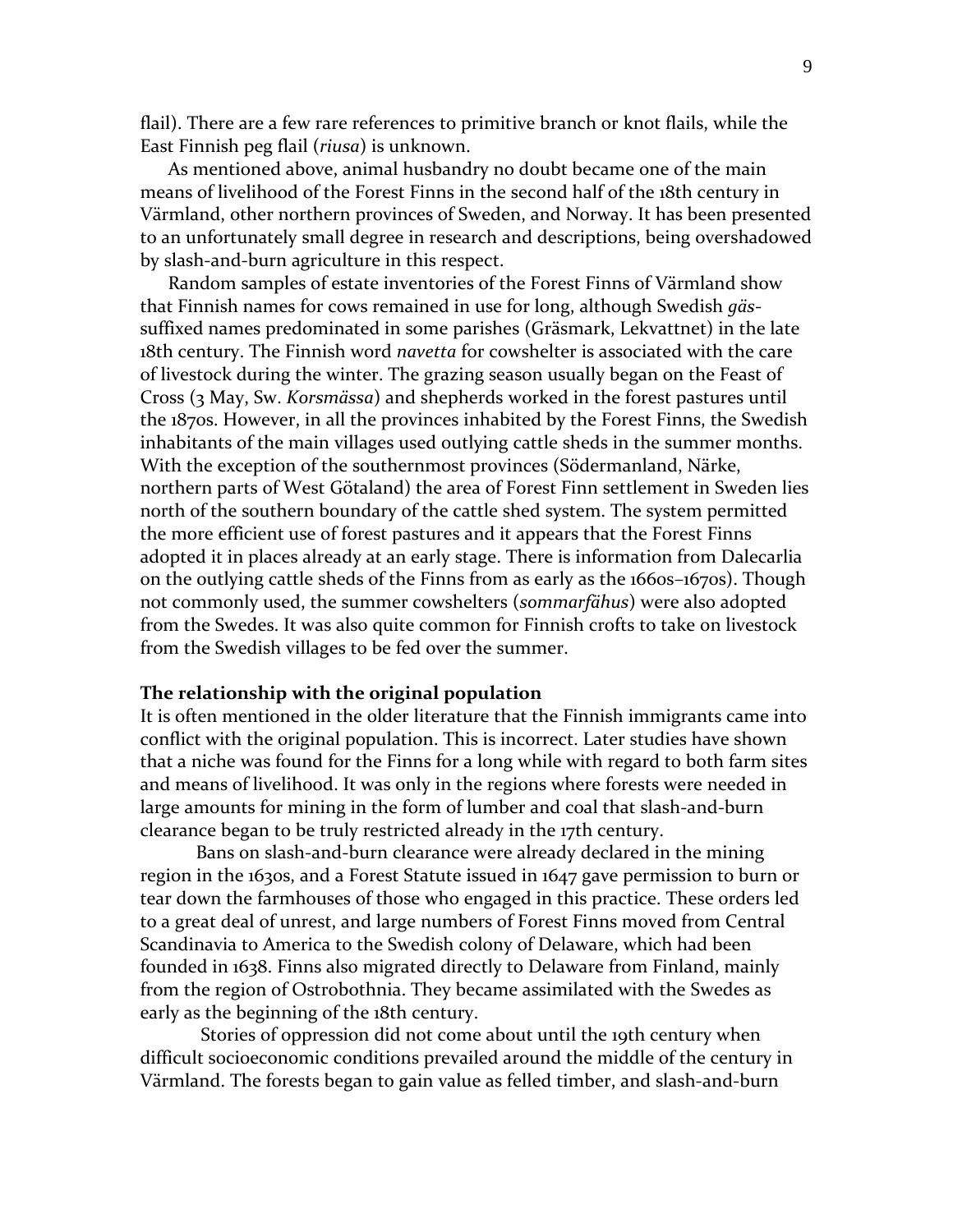cultivation, being a labour-intensive livelihood, produced a great deal of surplus population.

In other respects, mutual understanding emerged at an early stage. After the decreed years of tax exemption, the Finnish settlements became normal taxpaying farms and crofts. The less-affluent Finns were seasonal labourers. Originally the Finns had their own representatives, i.e. Finnish-speakers, in local administration. Acculturation and assimilation, however, soon came under way. Part of the population first became bilingual, and gradually those who spoke only Finnish became a minority, and finally knowledge of Finnish became rare. It was to be found only in the most outlying parts and people were ashamed to speak the language. Although the language disappeared, knowledge of Finnish roots and some practices remained known long enough for them to be recorded by historians, linguists, and ethnologists.

# **Bibliography**

**Richard Broberg**: Äldre invandringar från Finland i historia och tradition. *Fataburen 1981.* Stockholm 1981.

**Sigurd Erixon**: Atlas över svensk folkkultur I. Stockholm 1957.

**Richard Gothe**: Finnkolonisationen i Ångermanland, södra Lappland och Jämland: Stockholm 1948.

**H. Hveberg**: Grueboka II. Gardena. Flisa 1949.

**Albert Hämäläinen**: Keski-Skandinavian suomalaiset. I. Asuntokulttuuri. Porvoo 1947.

**Ragnar Jirlow**: Värmländska åkerbruksredskap. 1790-1890. *Värmland förr och nu 46-47*. Karlstad 1949.

**J. Juhani Kortesalmi**: Suomalaisten huuhtaviljely. *Scripta historica II*. Oulu 1969. **Nils Keyland**: Folkliv i Värmlads finnmarker. Stockholm 1954.

**Teppo Korhonen**: Rakennuspaikan valinta ja valtaus sekä kodin turvaaminen. *Maasta, kivestä ja hengestä*. Markus Hiekkanen Festschrift. Turku 2009.

**J. Lingis**: Gaffelårder i Sverige. *Folk-Liv XVI*. Stockholm 1952.

**Julius Mägiste**: Värmlansfinska ortnamn I-III. Helsinki 1966-73.

**Yngve Nilsson**: Bygd och näringsliv i Norra Värmland. *Meddelanden av Lunds universitets geografiska institution. Avhandlingar 18*. Lund 1951.

**Kauko Pirinen**: Savon historia II:1. Rajamaakunta asutusliikkeen aikakautena 1534-1617. Pieksämäki 1982.

**Juhani Pöyhönen**: Suomalainen sukunimikartasto. SKS:n Toimituksia 693. Helsinki 1998.

**Arvo M. Soininen**: Pohjois-Savon asuttaminen. Helsinki 1961.

**Ilmar Talve**: Metsäsuomalaiset ja Suomen kansankulttuuri. Ulkosuomalaisia. *Kalevalaseuran vuosikirja 16*. SKS 1982: 175-189.

**Kari Tarkiainen**: Finnarnas historia i Sverige 1. Inflyttarna från Finland under det gemensaamma rikets tid. *Nordiska museets Handlingar 109*: 133-246. Vammala 1990.